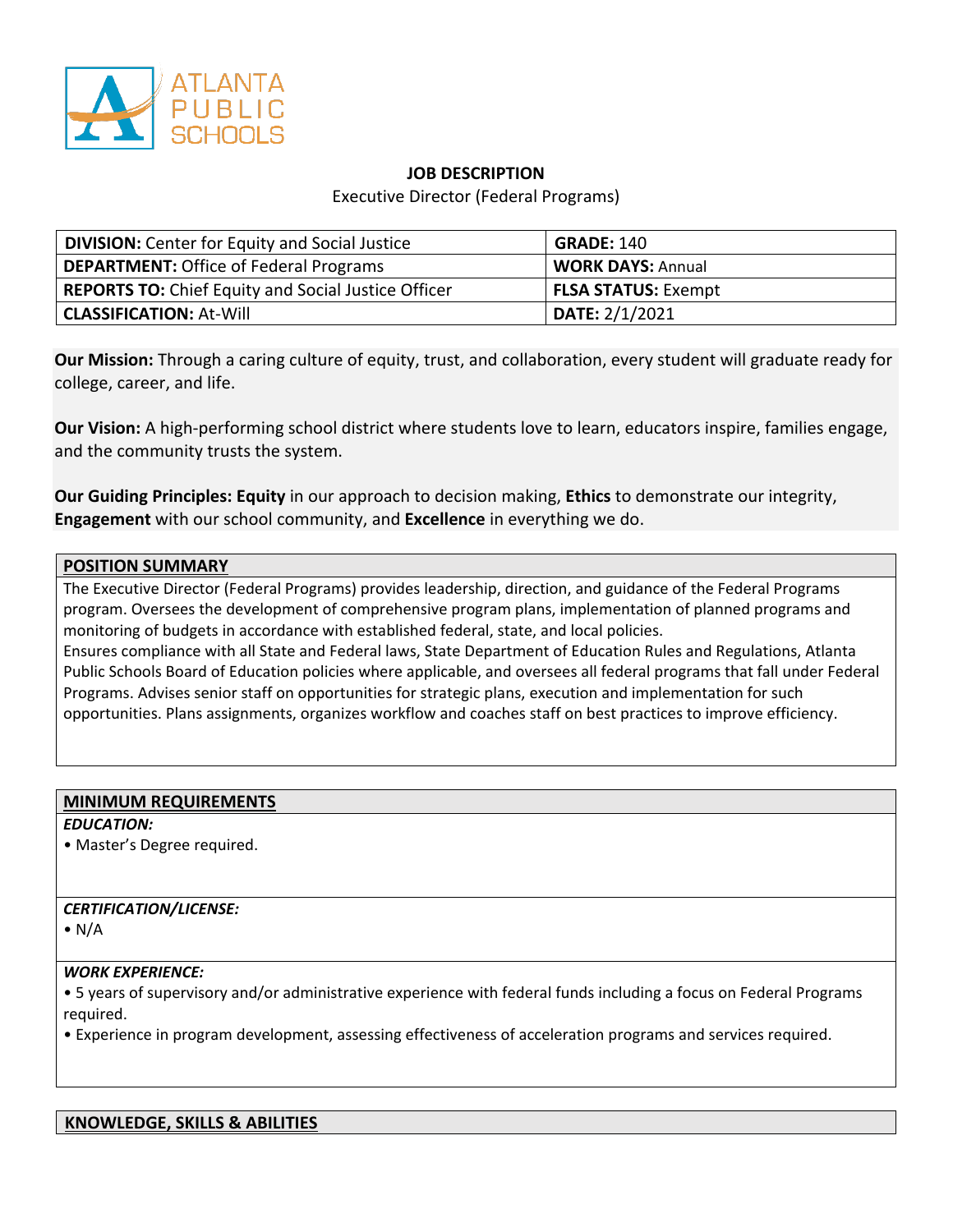

• Ability to effectively direct, plan, implement and evaluate programs in a school-based environment.

- Strong leadership and interpersonal skills with the ability to effectively build partnerships, lead people and provide direction.
- Knowledge of federal and state accountability systems.
- Ability to interpret policy and procedures.
- Ability to communicate effectively with students, staff and the public from diverse cultural, social, economic, and educational backgrounds.
- Ability to work collaboratively with colleagues and contribute to a diverse workplace through ideas and experience.
- Computer proficiency in Microsoft Suite including Word, Excel, and PowerPoint as well as software applications relevant to area of responsibility.
- Excellent time management skills, project management skills and ability to prioritize work.
- Ability to be flexible and adapt as needed between in-person work environments.

# **ESSENTIAL DUTIES**

- Provides focus and direction for the District's Federal State Grants Programs and utilization.
- Informs, interprets, and recommends the effects of current and impending federal legislation.
- Plans with professional staff in the utilization of funds available to the schools through the various federal programs.
- Makes routine visits to schools to provide input and give feedback.
- Prepares an annual report for the Board summarizing the Federal and State Programs.
- Conducts staff development on federal laws and procedures for principals, teachers, and other staff as needed.
- Provides staff with professional development opportunities; advises and consults with staff.
- Manages personnel administration duties including hiring, evaluating, assigning special duties, monitoring attendance, travel reports and granting leave.
- Stays current on all guidelines, requirements, and procedures for submitting state and federal projects.
- Provides current reports regarding federal and state projects to the Superintendent, Principals, Board Members, and parents as they become available.
- Coordinates, implements, and supervises the Federal Programs program activities in accordance with the District's Consolidated Application.
- Monitors implementation of projects as outlined in project timelines.
- Updates LEA Plan to ensure all goals and objectives meet guidelines and are aligned with academic needs of students in the district.
- Attends all federal and state program training institutes as needed or recommended.
- Develops, monitors, and coordinates all federal and state budgets and budgetary reports as well as the filing of these reports on a timely basis with the appropriate granting agencies.
- Participates in the annual budget development activities for state and federal programs.
- Administers budgets and ensure that programs are cost effective and funds are managed prudently.
- Monitors and tracks expenditures of state and federal funded projects for accuracy and compliance.
- Acts as a liaison among Coordinators, Administrators, and other appropriate personnel in the coordination of all state and federal resources to ensure student academic needs are met.
- Obtains and uses evaluative findings, including student achievement data, to examine curriculum and instruction program effectiveness.
- Completes annual application and evaluation program.
- Recommends changes needed to improve the program.

• Evaluates all federal legislation, projects and programs for grant, entitlement, and allocation opportunities relevant to the needs of the district.